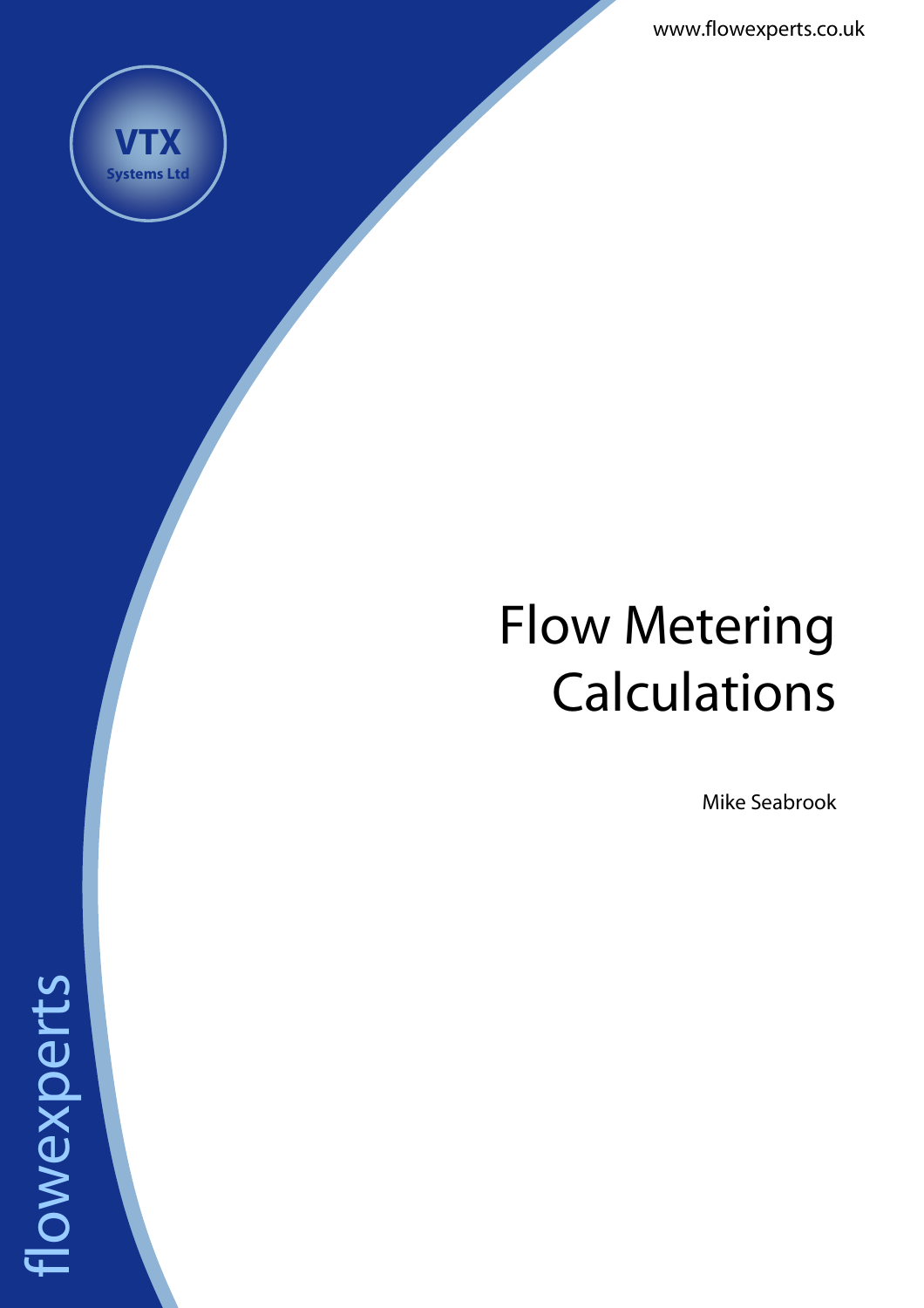

#### **Revision History**

| Revision | Date       | Author        | Description                   |
|----------|------------|---------------|-------------------------------|
| 1.0      | 24/10/2012 | Mike Seabrook | Initial release               |
| 2.0      | 21/7/2014  | Mike Seabrook | New front cover, major update |
| 2.1      | 31/8/2015  | Mike Seabrook | Minor update                  |
| 2.2      | 29/2/2016  | Mike Seabrook | Section 5.2.4 clarified       |

#### **Disclaimer**

This manual is provided for information only, and is intended as a reference for those attending the training course. No warranty expressed or implied is made regarding the accuracy of the contents.

© Copyright material

All rights reserved. The moral right of the author has been asserted. www.flowexperts.com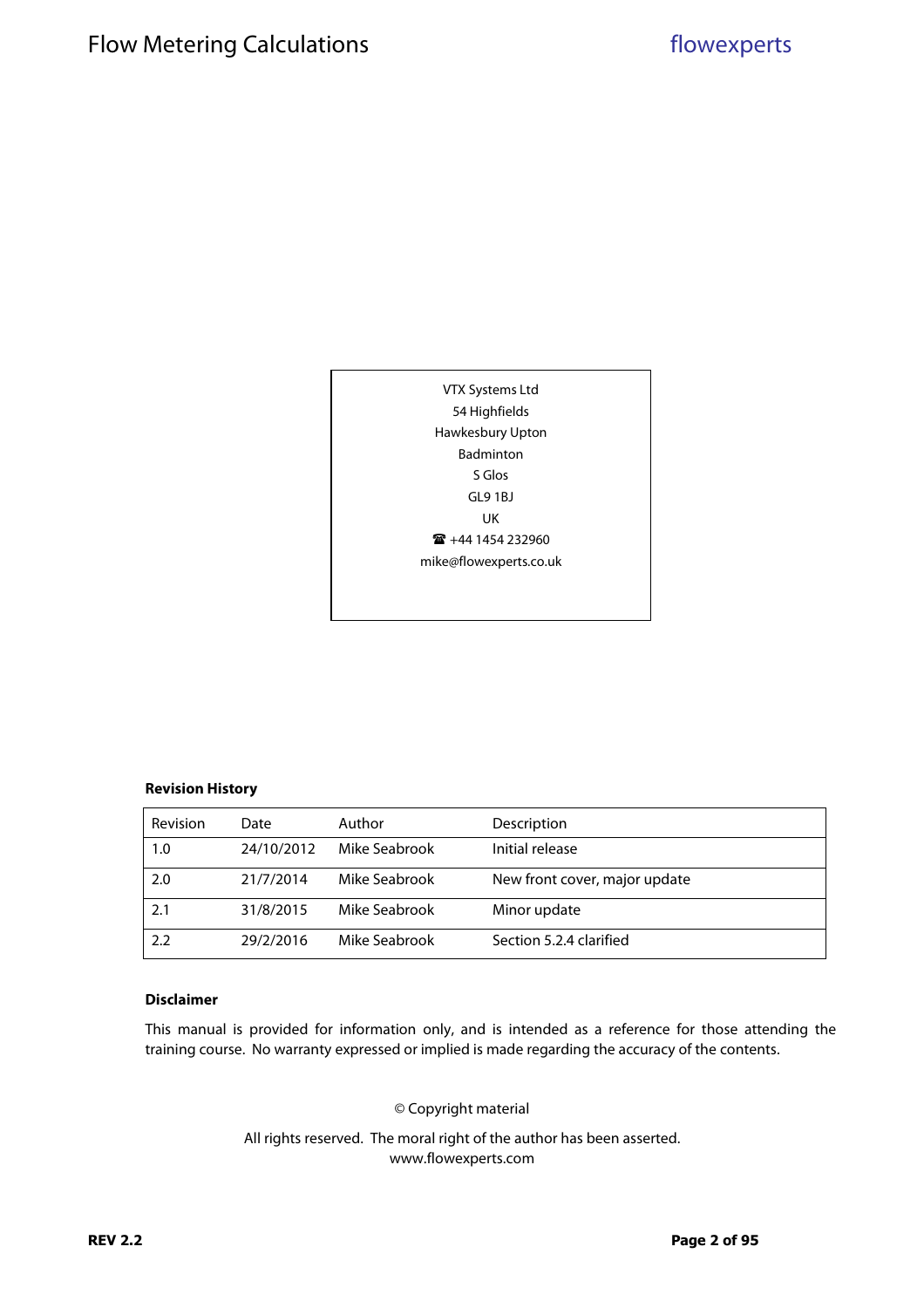# Contents

| 1.1              |  |  |  |
|------------------|--|--|--|
| 1.2 <sub>1</sub> |  |  |  |
| 1.3              |  |  |  |
| 1.4              |  |  |  |
| 1.5              |  |  |  |
| 1.6              |  |  |  |
| 1.7<br>1.8       |  |  |  |
|                  |  |  |  |
| Chapter 2        |  |  |  |
| 2.1              |  |  |  |
| 2.2              |  |  |  |
| 2.3              |  |  |  |
| 2.4              |  |  |  |
| Chapter 3        |  |  |  |
| 3.1              |  |  |  |
| 3.2              |  |  |  |
| 3.3              |  |  |  |
|                  |  |  |  |
| Chapter 4        |  |  |  |
| 4.1              |  |  |  |
| 4.2              |  |  |  |
| 4.3              |  |  |  |
| 4.4              |  |  |  |
| Chapter 5        |  |  |  |
| 5.1              |  |  |  |
| 5.2              |  |  |  |
| 5.3              |  |  |  |
| 5.4              |  |  |  |
| Chapter 6        |  |  |  |
|                  |  |  |  |
| 6.1              |  |  |  |
| 6.2              |  |  |  |
| 6.3              |  |  |  |
| 6.4<br>6.5       |  |  |  |
| 6.6              |  |  |  |
|                  |  |  |  |
| Chapter 7        |  |  |  |
| 7.1              |  |  |  |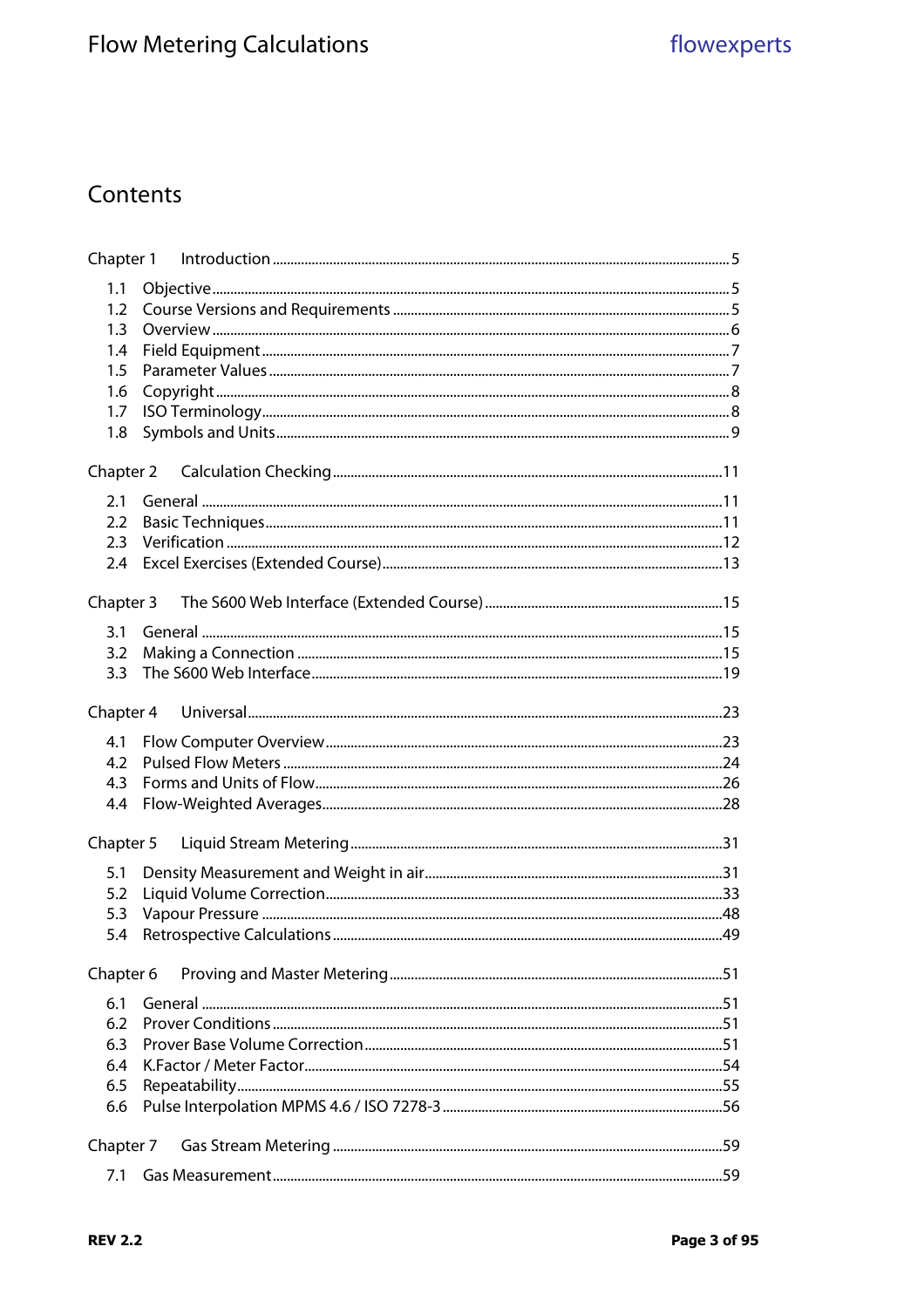| 7.3       |  |
|-----------|--|
| 7.4       |  |
| 7.5       |  |
| 7.6       |  |
| 7.7       |  |
| 7.8       |  |
| 7.9       |  |
|           |  |
|           |  |
| Chapter 8 |  |
| 8.1       |  |
| 8.2       |  |
| 8.3       |  |
|           |  |
|           |  |
| 9.1       |  |
| 9.2       |  |
| 9.3       |  |
| 9.4       |  |
| 9.5       |  |
| 9.6       |  |
|           |  |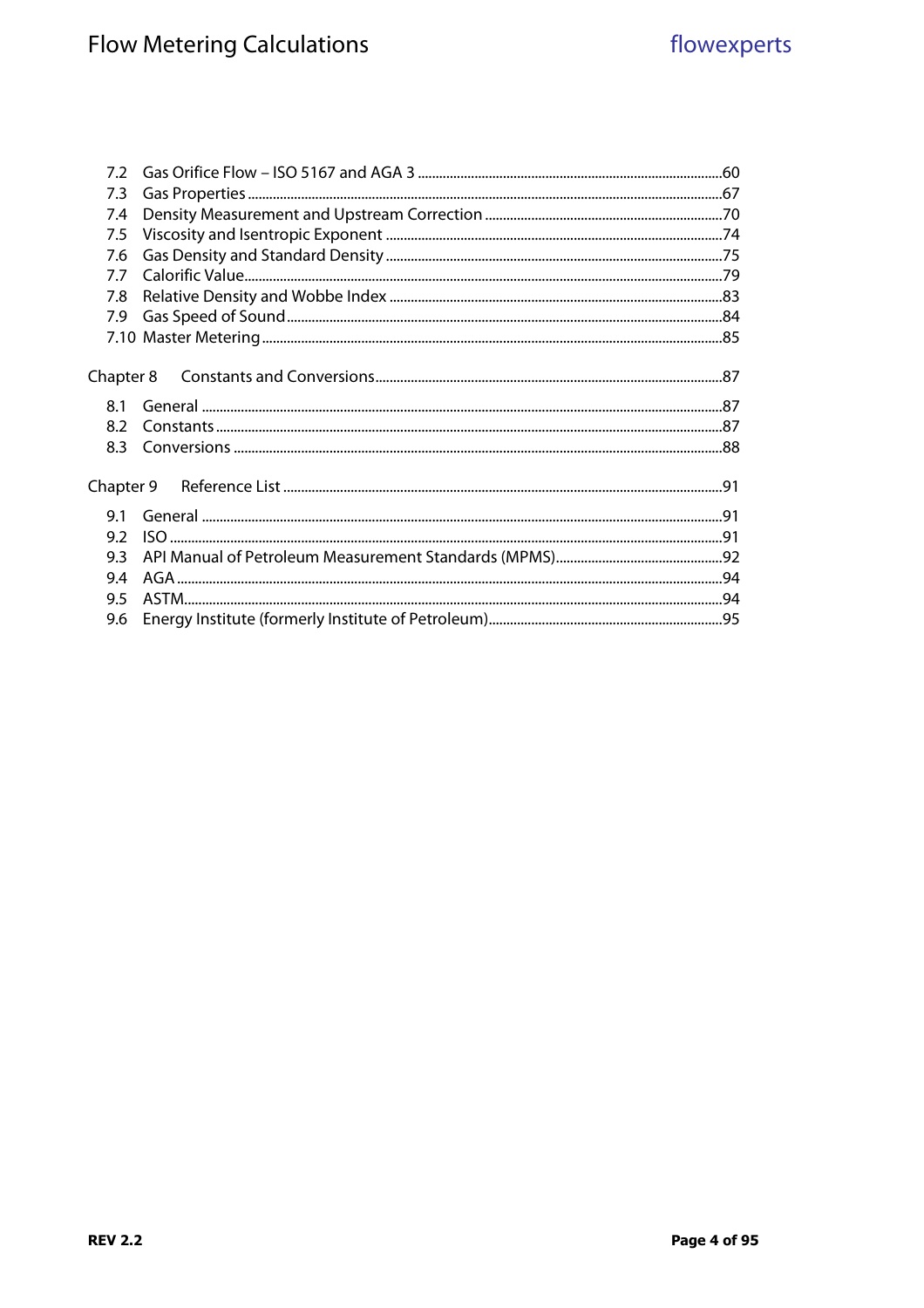## **Chapter 1 Introduction**

#### **1.1 Objective**

The main objective of this course is to familiarise delegates with the calculations most commonly used in flow computers and in high-accuracy flow measurement in general. The many options that some calculation standards provide are explained in detail. On successful completion of the course delegates will be able to:

- Identify the most appropriate calculations for a particular application or activity
- Review the calculations for a particular application critically, and identify errors and inconsistencies
- Understand the available calculation options, and select the appropriate ones
- Understand the main parameters needed for correct calculation, and find suitable values
- Identify the likely reasons for problems in a calculation check
- Understand the evaluation routes and alternatives for complex calculations, and use this knowledge to locate calculation problems

These objectives may be modified as required for specific presentations of the course. These course notes include details of relevant equations and methods for future reference.

This course may be presented in two forms. The briefer introductory presentation is purely a class session, and uses only these notes. A more extended version with practical examples is also available if there is sufficient time and the conditions noted in the following section can be met. The extended version usually requires some customisation, depending on the available resources.

#### **1.2 Course Versions and Requirements**

#### **1.2.1 Introductory Version**

Delegates should already have a general appreciation of flow metering systems, in particular the instruments used and the information that the instruments provide. This can, for example, be achieved by attending our "Introduction to Flow Metering Systems" course.

#### **1.2.2 Extended Version**

Delegates should bring a laptop with Microsoft Excel or equivalent installed in order to complete the examples.

Some form of calculation checking software is also necessary. Kelton FloCalc or FlowSOLV can be used if delegates already have sufficient licences, or are able to negotiate them on a temporary basis. Alternatively, delegates could download and install Spirit Flow-Xpert to a Smartphone or (preferably) an iPad or Android tablet before attending the course, see http://www.spiritit.com/products/product/flowxpert-calculations/. Flow-Xpert is free for such devices.

It is desirable for one or more flow computers with an application that is relevant to the delegates to be available for use during the course, and it is even better if simulation can be provided. The presenter is familiar with the following flow computers:

• Emerson S600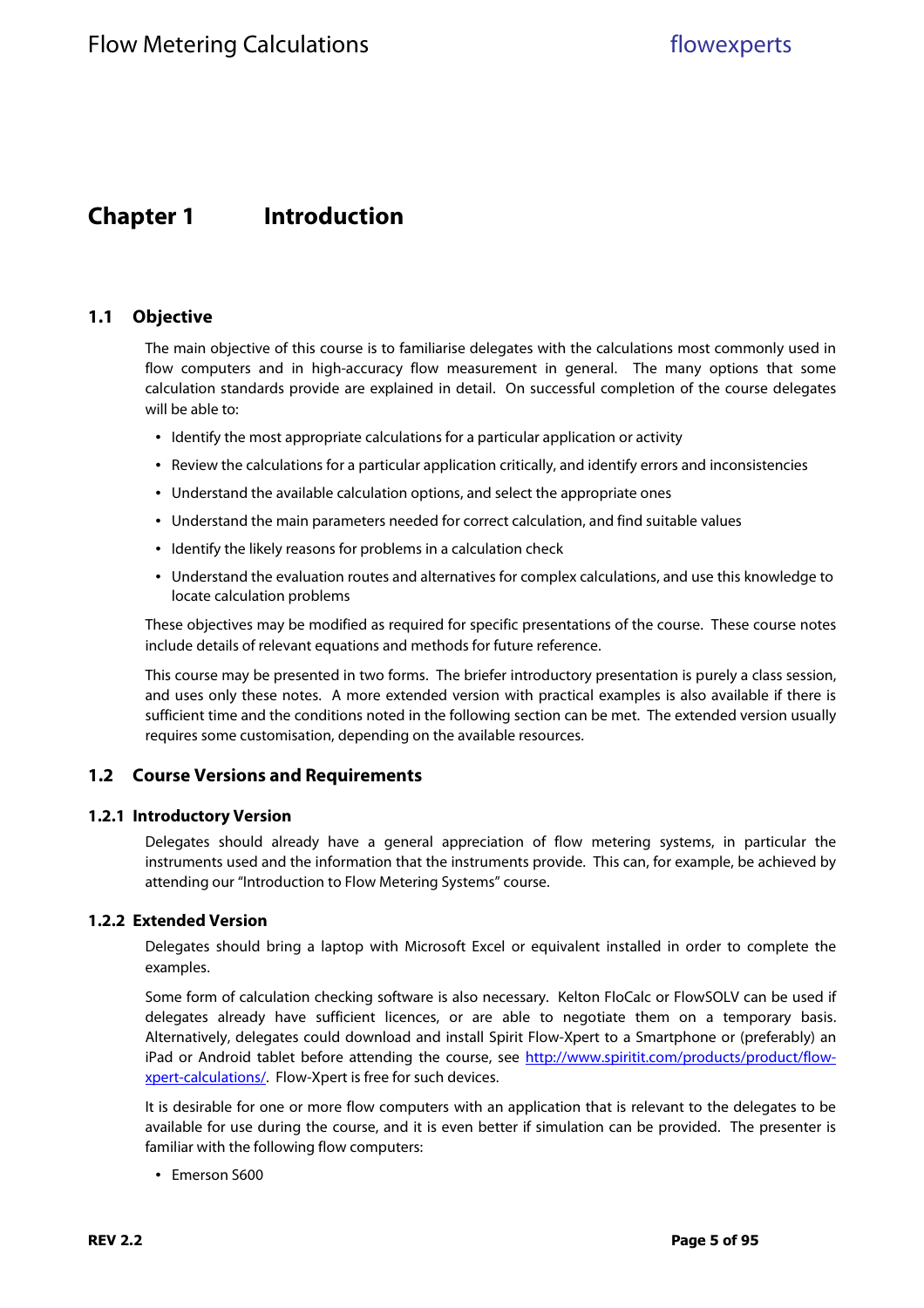- Omni
- Spirit Flow-X
- Krohne Summit 8800 / Ex-I SFC 3000

Other flow computers and calculation checking software can be supported by agreement.

#### **1.3 Overview**

The vast majority of fiscal flow measurement applications are for crude oil, refined products, natural gas, and LNG/LPG. They are therefore covered in the most detail. All of these products are mixtures of many components, so density or composition measurement is normally necessary.

Pure products such as Ethylene are measured from time to time, and pure water can be relevant to prover calibration. In these cases the product properties can be deduced from temperature and pressure alone. Notes and references are included in this course to give a general awareness of methods that can be used in these and other less common cases.

Standards are central to this course, and wherever possible standards references of some kind are given. This is because it is highly desirable for every calculation that is used for a particular purpose to be supported by a well-known standard. This approach avoids errors as well as minimising argument and discussion.

The standards covered here are generally the latest versions, most of which have been in place for ten years or more. Some old versions of standards are still commonly used, are therefore also considered. A few relatively new standards that have not yet found widespread use are mentioned. Considerable detail is given of the main calculations that may be used, together with the options that the associated standard allows, which can be extensive in some cases.

Current international standards provide methods of calculating nearly everything that is needed for flow measurement. There are a few areas, however, where it is necessary to resort to one or more of the following:

- National standards
- Matters of definition
- Basic physics
- Historic standards
- Reference books
- Manufacturer's proprietary equations

**National standards** may have to be used in areas that are not covered by international standards. For example, a few calculations from ASTM (USA), GOST (Russia), and VDI (Germany) are used when necessary. For UK presentations, we will consider the implications of the Oil & Gas Authority (formerly DECC) guidelines though they do not specifically define any calculations.

An example of a **matter of definition** is that volume multiplied by density gives mass. All the proof that is needed for this result can be found in the dictionary, but see below.

An example of **basic physics** is the law of conservation of mass. Again, this hardly requires proof and in principle it needs no reference, but see below.

Occasionally a useful result is removed from a standard, and it is necessary to refer to a **historic standard** to justify its use. This can be dangerous, as the result was presumably removed for a reason.

Some **reference books** are held in such respect that they almost qualify as standards, especially those that are published by standards bodies. Examples include:

- The API Technical Data Book for Petroleum Refining
- The Gas Processors' and Suppliers' Association Engineering Data Book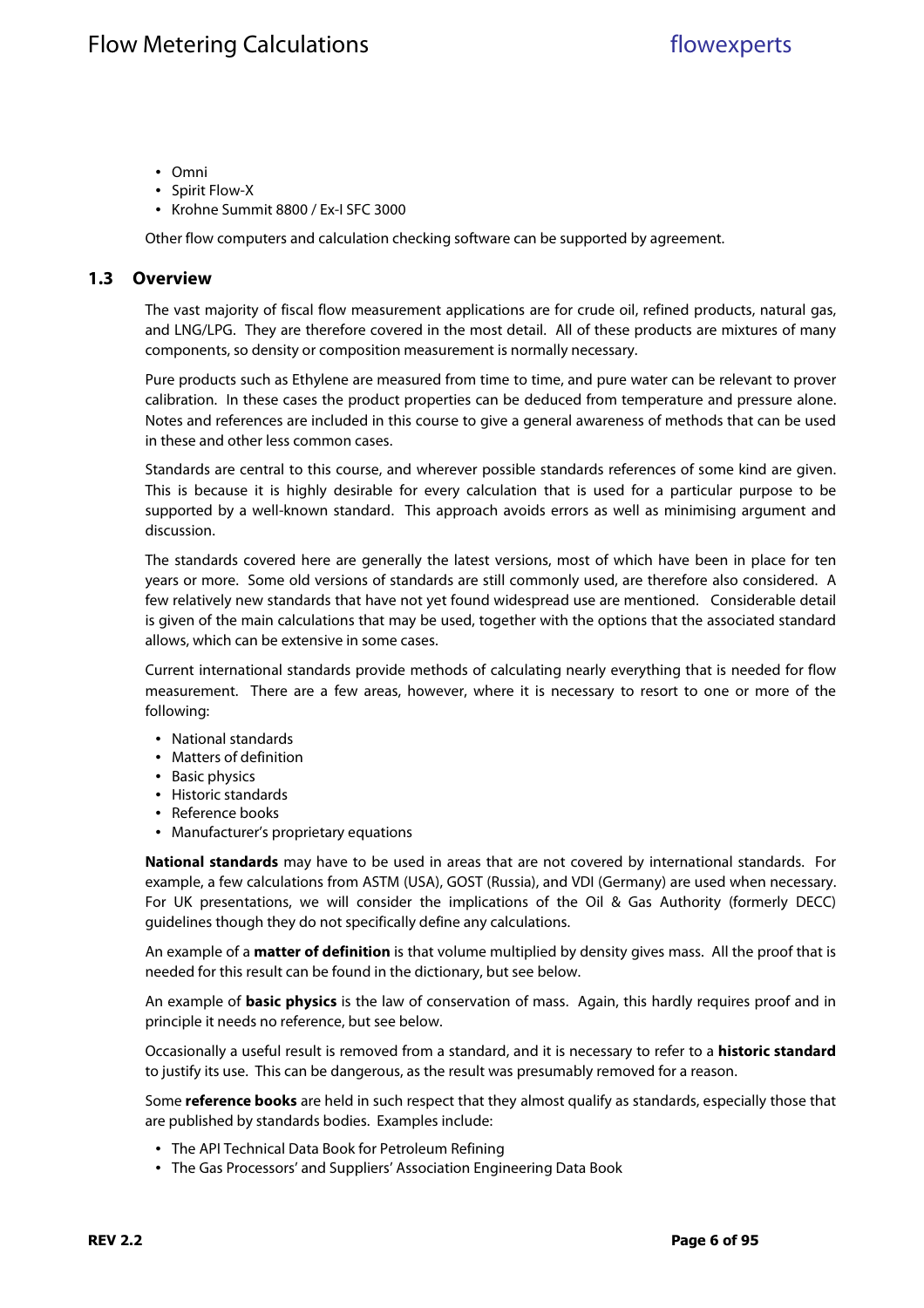• Perry's Chemical Engineers' Handbook

**Manufacturer's proprietary equations** apply, for example, to corrections for flow meters and particularly calculation of density from densitometer pulses. Some of these are so commonplace that they can almost be regarded as standards in their own right.

While it should not be necessary to justify matters of definition or basic physics, particularly zealous reviewers or inspectors may demand a reference for everything. A key function of flow measurement standards is to define exactly how the principles of physics should be applied in particular situations, using definitive data, to ensure that everybody consistently gets the same results. Because of this, they frequently refer to the equations of basic physics and can therefore provide references for them.

#### **1.4 Field Equipment**

Calculations do not exist in isolation: they are driven by the hardware installed in the field, and by the requirements of each project. So while field hardware is not the main subject of this course, it cannot be completely avoided. For example, the temperature correction for a gas densitometer depends on how it is installed. We will cover this briefly where necessary.

#### **1.5 Parameter Values**

A calculation will clearly give the wrong answers if it is fed with the wrong inputs! These notes therefore address the question of finding suitable parameter values. There is also a chapter on constants and conversions.

The flow computer will need a default for every parameter. Where a value is known and it is unlikely to change during the life of the system, it makes sense to use it as a default. Where a parameter is not known, there is no option but to use an estimate. The design should allow such data to be easily entered later.

Some values are available before the system leaves the manufacturer, but it is also known that they will be subject to change, for example when a prover is recalibrated or a worn orifice plate replaced. In this case, typical values can be used. Some end-users prefer these values to be obviously rounded, so there is no risk of mistaking them for similar actual values when a new flow computer is installed and configured.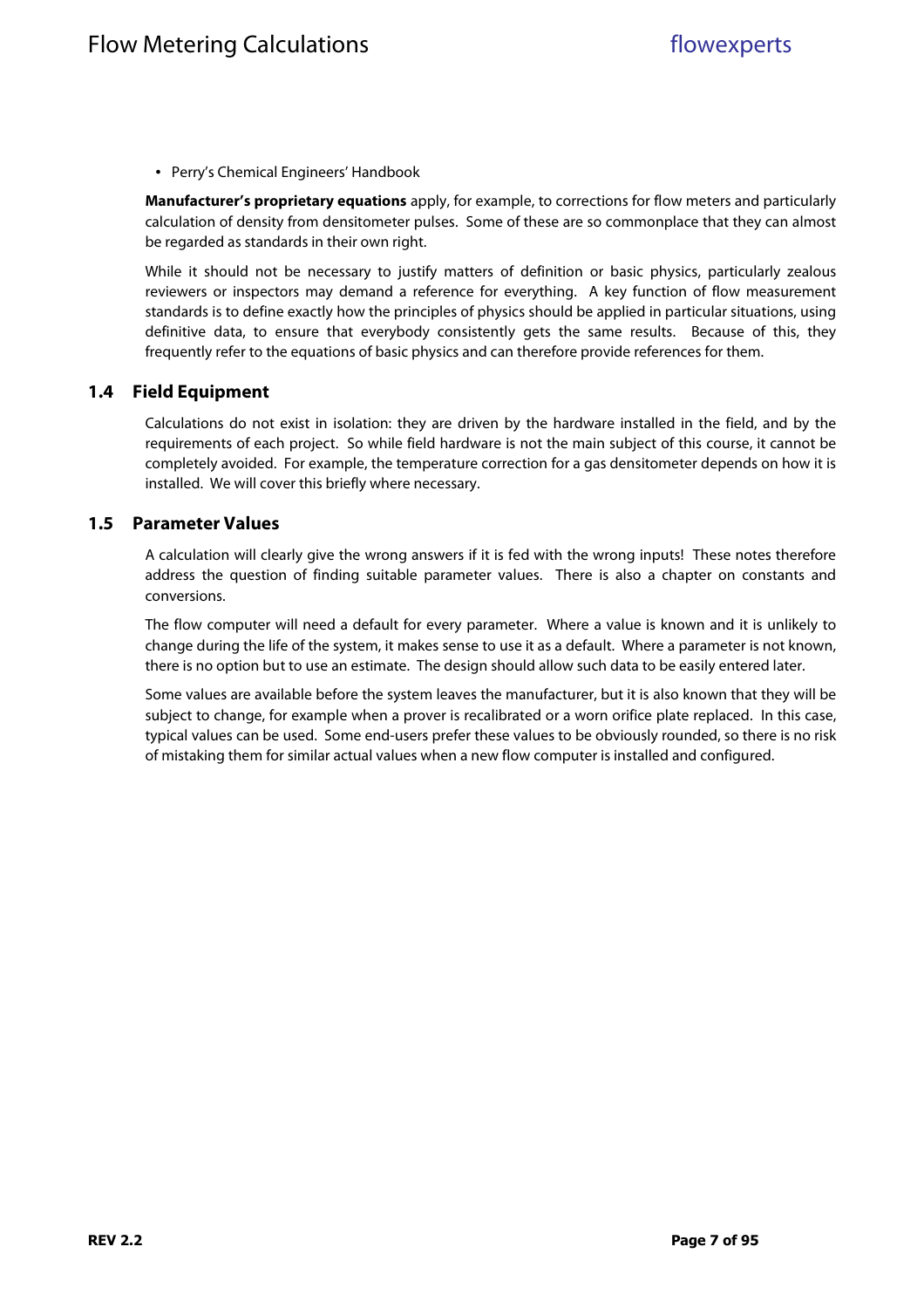## **1.6 Copyright**

The calculation standards discussed in this course are copyright material. It would be convenient to provide copies to delegates, but that would be a breach of copyright. It is, however, common practice to quote equations and tables from standards in specifications and such, so this document does so.

Some of the standards mentioned here that do not relate directly to calculation are freely downloadable, for example the ISO/IEC Directives that define how standards should be developed.

### **1.7 ISO Terminology**

It is not our purpose here to discuss how standards are made, but ISO in particular has a formal system that has a bearing on how its standards are applied. Parts of this system are gradually being adopted by the API as it issues new revision of standards.

#### **Normative and Informative**

ISO divides its recommendations into two types. **Normative requirements** are an integral part of the standard, and an implementation that does not follow them cannot claim to be compliant. **Informative requirements**, usually given in appendices, are advisory so an implementation that ignores them can still claim compliance. That is clear in principle, but the advice of an ISO standard is not something to ignore lightly. It would generally need either a lot of authority or another equally credible reference that says something else to justify such a course.

#### **Technical Reports**

ISO publishes Technical Reports (ISO/TR) where they have useful information to circulate but for one reason or another cannot publish it as a standard, or consider it best not to do so. The content of technical reports is therefore advisory rather than binding.

Technical Reports are much more likely to go unnoticed than full standards, but as we shall see they can sometimes resolve tricky questions.